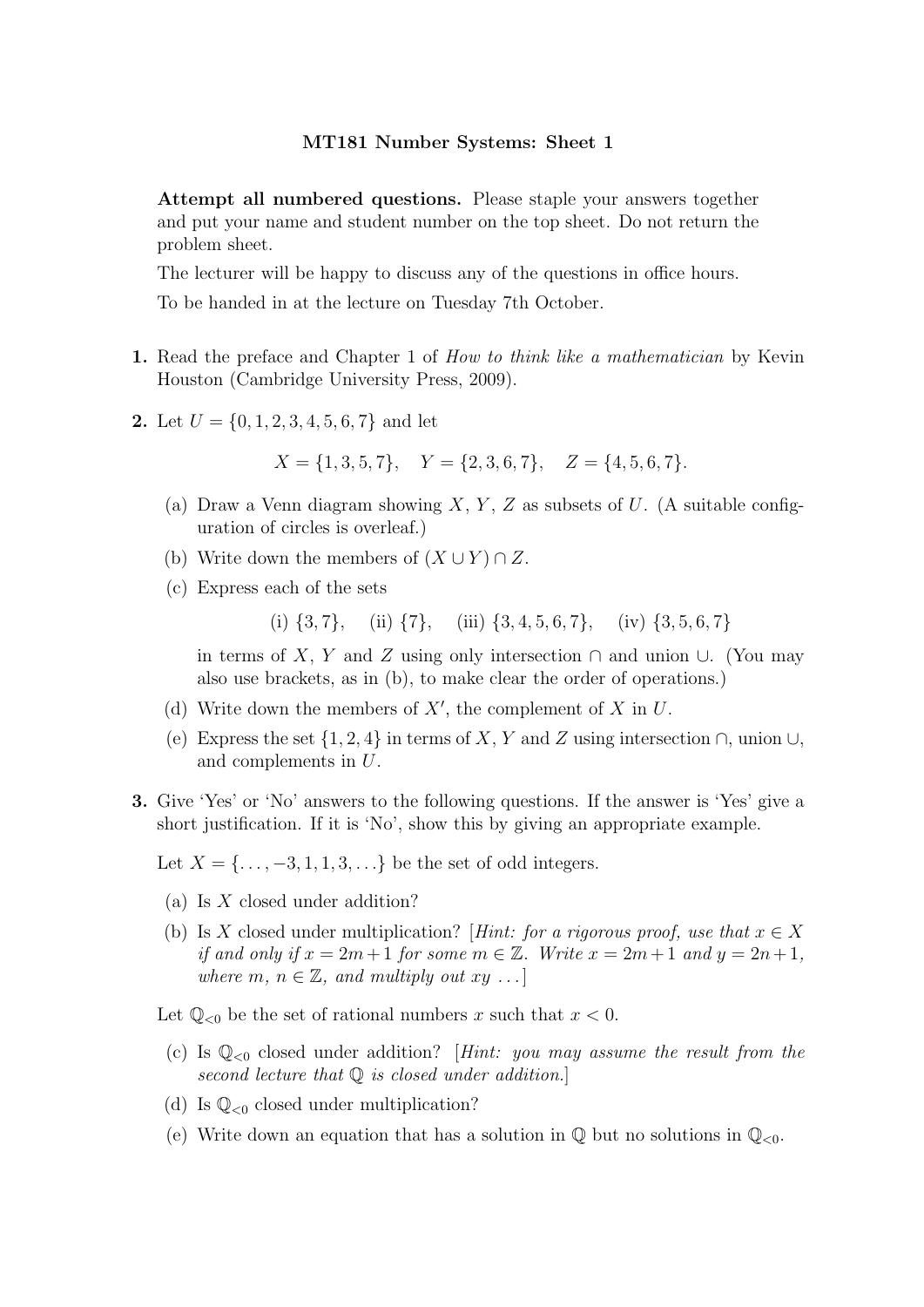- 4. (a) Find all solutions  $x \in \mathbb{R}$ ,  $y \in \mathbb{R}$  to the simultaneous equations  $2x + 3y = 18$ ,  $x^2 + y^2 = 25$ . [*Hint:* substitute  $y = 6 - 2x/3$  into the second equation.]
	- (b) Find all solutions  $x \in \mathbb{R}$ ,  $y \in \mathbb{R}$  to the simultaneous equations  $2x + 3y = 18$ ,  $y = 2\sqrt{x+1}.$

[*Note:* If  $t \in \mathbb{R}$  and  $t \geq 0$  then, by definition,  $\sqrt{t}$  is the positive square-root of t. For example  $\sqrt{9} = 3$  and  $\sqrt{0} = 0$ .

5. Prove the second of De Morgan's laws: if  $X$  and  $Y$  are subsets of a set  $U$ , and complements are taken in U, then  $(X \cap Y)' = X' \cup Y'$ .

Bonus question: a pond has by 30 fish: 15 are red, 7 are blue and 8 are green. Whenever two fish of different colours meet they each change into fish of the third colour. Whenever two fish of the same colour meet, they change into fish of each of the two other colours.

(For example, if a red and green fish meet, they both become blue, and if two red fish meet, then one becomes blue and the other green.)

It is possible that on some day, all the fish will be red?

# Venn diagram for three sets

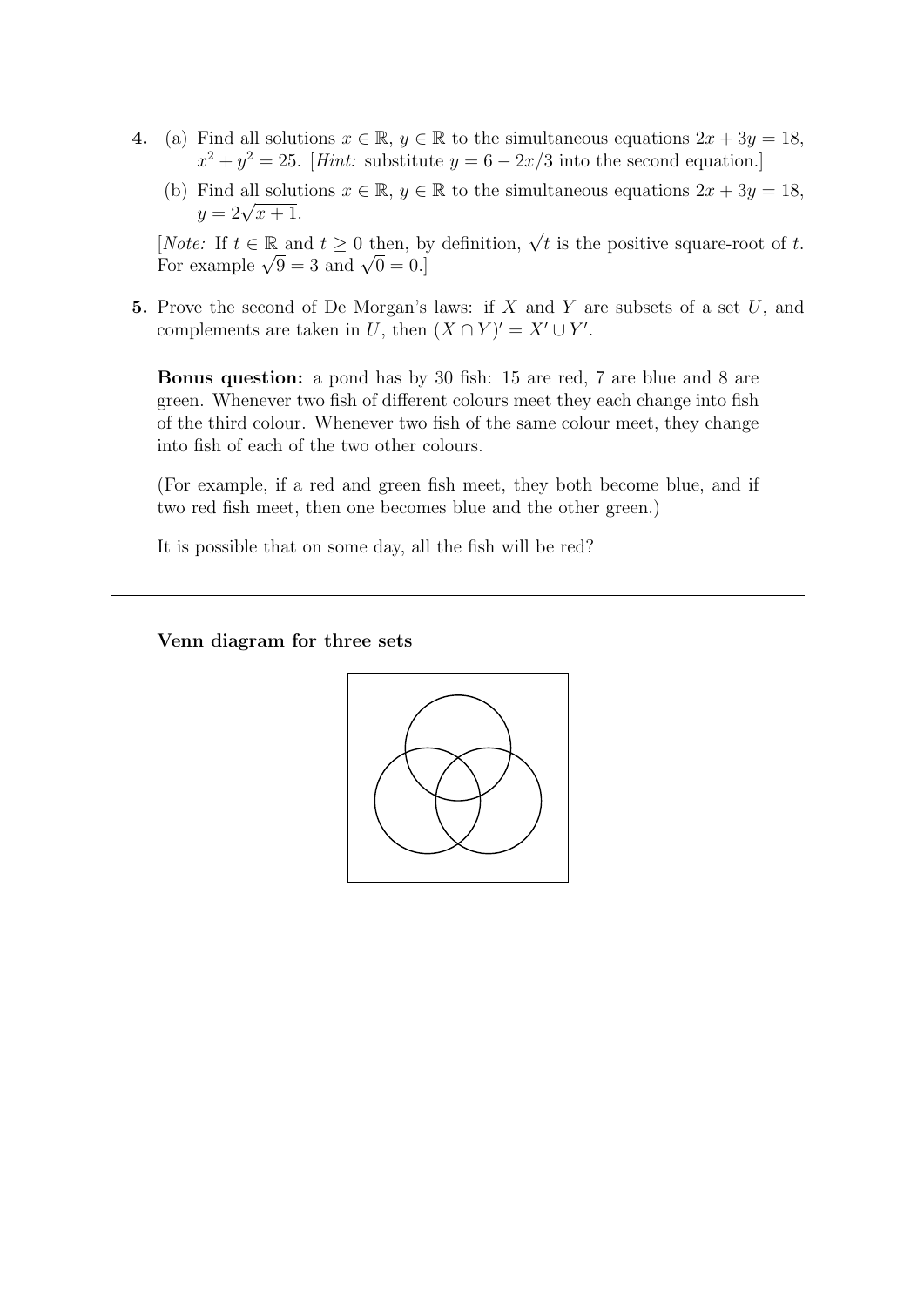Attempt all numbered questions. Please staple your answers together and put your name and student number on the top sheet. Do not return the problem sheet.

The lecturer will be happy to discuss any of the questions in office hours.

To be handed it at the lecture on Tuesday 14th October.

- 1. Read Chapters 2 and 3 of How to think like a mathematician by Kevin Houston (Cambridge University Press, 2009).
- **2.** For each of the functions  $f_1$ ,  $f_2$ ,  $f_3$  shown as a diagram below:
	- (i) State its domain, codomain and range.
	- (ii) State which combination of the properties injective, surjective, bijective it has. Give brief reasons for your answers.



- **3.** The floor function  $f : \mathbb{R} \to \mathbb{Z}$  is defined so that  $f(x)$  is the greatest integer n such that  $n \leq x$ . For example,  $f(\pi) = 3$  and  $f(1) = 1$ .
	- (a) Write down (i)  $f(\sqrt{2})$ , (ii)  $f(-1/2)$ . (Be careful!)
	- (b) Sketch the graph of the floor function.
	- (c) Is the floor function (i) injective, (ii) surjective? Give brief reasons.

(The standard notation for the floor of x is |x|. Please use this if you prefer.)

4. Let  $X = \{x \in \mathbb{R} : x \neq 0 \text{ and } x \neq 1\}$ . Let  $f : X \to X$  be the function defined by

$$
f(x) = \frac{1}{1 - x}
$$

- (a) Show that f is bijective and find a formula for  $f^{-1}: X \to X$ .
- (b) Let  $g: X \to X$  be the function defined by  $g(x) = 1/x$ . Simplifying your answers as much possible, find

(i)  $f(f(x))$ , (ii)  $f(g(x))$  (iii)  $g(f(g(x)))$ , (iv)  $f(f(f(x)))$ .

(c) How many distinct functions can you make by composing f and q in any order?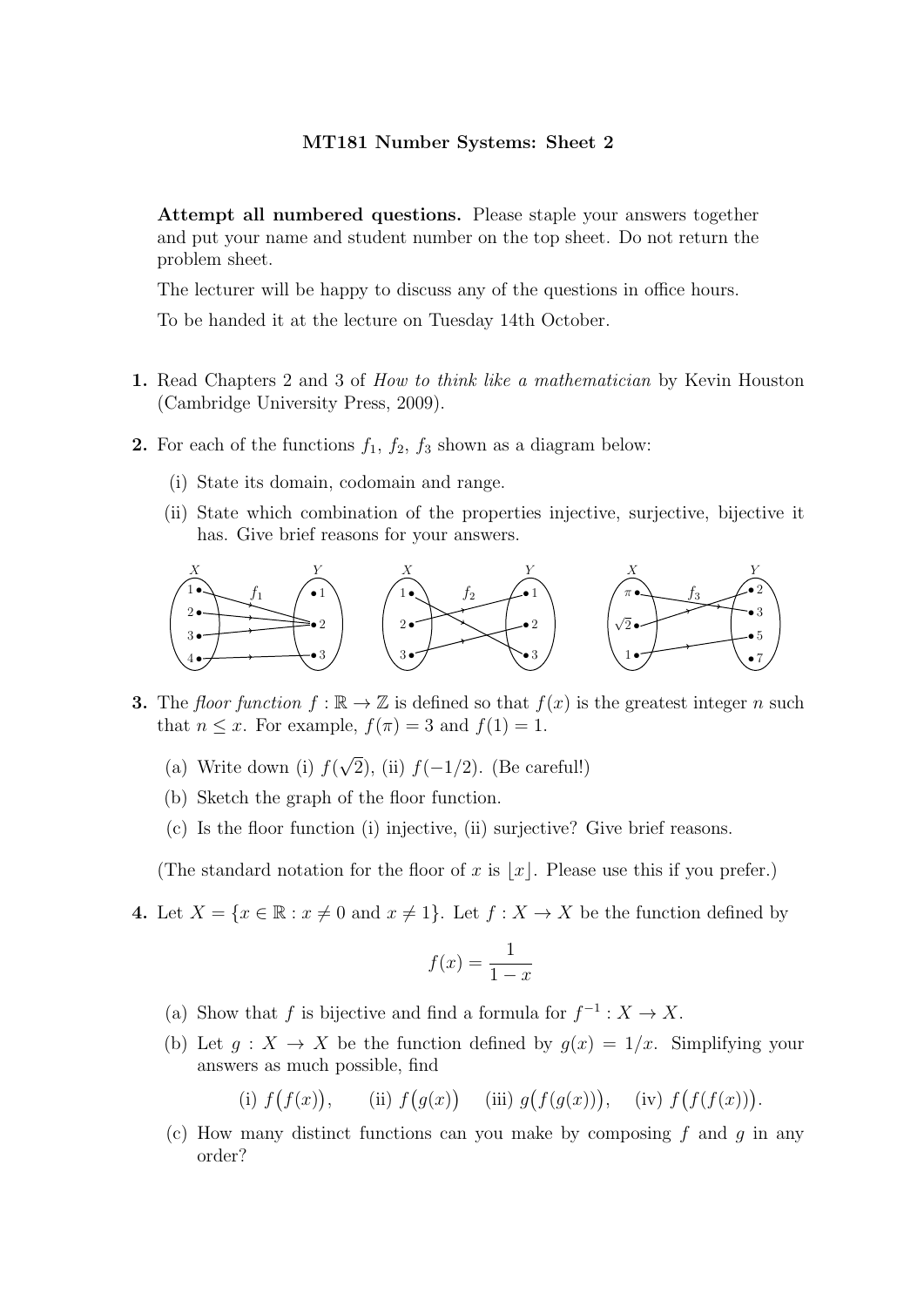- 5. Let X, Y and Z be sets and let  $f : X \to Y$  and  $g : Y \to Z$  be functions.
	- (a) Show that if  $f$  and  $g$  are surjective then  $gf$  is surjective.
	- (b) Show that if  $gf$  is surjective then  $g$  is surjective.
	- (c) Give an example where  $gf$  is surjective but f is not surjective.

Bonus question: A horizontal stick is one metre long. Fifty ants are placed in random positions on the stick, pointing in random directions. The ants crawl head first along the stick, moving at one metre per minute. If an ant reaches the end of the stick, it falls off. If two ants meet, they both change direction. How long do you have to wait to be sure that all the ants have fallen off the stick?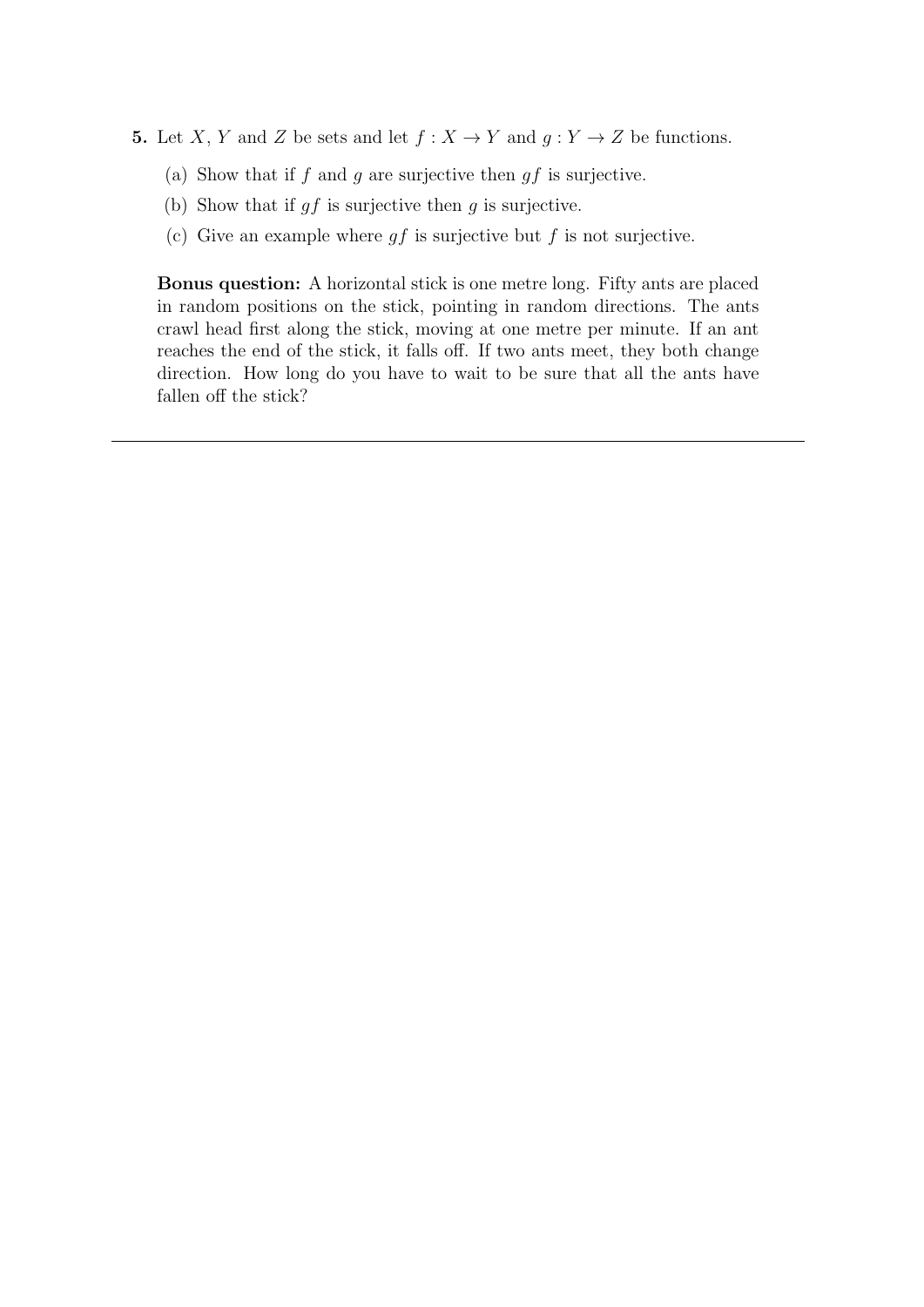Attempt all numbered questions. Please staple your answers together and put your name and student number on the top sheet. Do not return the problem sheet.

The lecturer will be happy to discuss any of the questions in office hours.

To be handed it at the lecture on Tuesday 21st October.

- 1. Read Chapter 4 of *How to think like a mathematician* by Kevin Houston (Cambridge University Press, 2009). Try to put into practice the advice in Chapters 3 and 4 when you write your answers to this problem sheet.
- 2. Write the following complex numbers in the Cartesian form  $a + bi$  and plot them on an Argand diagram.

(a) 
$$
z_1 = (4+3i) + (1+i)
$$

(b) 
$$
z_2 = (4+3i) - (1+i)
$$

(c) 
$$
z_3 = (4+3i)(1+i)
$$

- (d)  $z_4 = (4+3i)/(1+i)$ .
- 3. Find, in Cartesian form, the solutions to the following equations:
	- (a)  $2z + (3 3i) = 1 i$
	- (b)  $(1+3i)w + (1+i) = 3+2i$ .

Express your solution to (a) in polar form.

4. Let

$$
S = \left\{ a + bi\sqrt{3} : a, b \in \mathbb{Q} \right\}.
$$

For example  $\frac{1}{3} + 2i\sqrt{3}$  is an element of S, since  $\frac{1}{3}$  and 2 are rational numbers.

- (a) Show that  $S$  is closed under multiplication.
- (b) Let  $z = a + bi\sqrt{3}$  where  $a, b \in \mathbb{Q}$ . Suppose that  $z \neq 0$ . Show that  $\text{Re}(1/z) =$  $a/(a^2+3b^2)$  and find Im(1/z). Hence show that  $1/z \in S$ .
- (c) Using (a) and (b) show that  $S$  is closed under division.
- 5. Let  $\varphi$  be the angle such that  $0 < \varphi < \pi/2$  and  $\tan \varphi = 3/4$ . For each of the following complex numbers, find |z| and Arg(z), writing Arg(z) in terms of  $\varphi$ and  $\pi$ .

(a) 
$$
z = 4 + 3i
$$
, (b)  $z = -1 - 3i/4$ , (c)  $z = -3 + 4i$ .

**6.** Find the complex numbers (a) 1, (b) i, (c)  $i^2$ , (d)  $i^3$ , (e)  $i^4$  in Cartesian form. Hence find  $i^{2013}$  in Cartesian form. Justify your answer.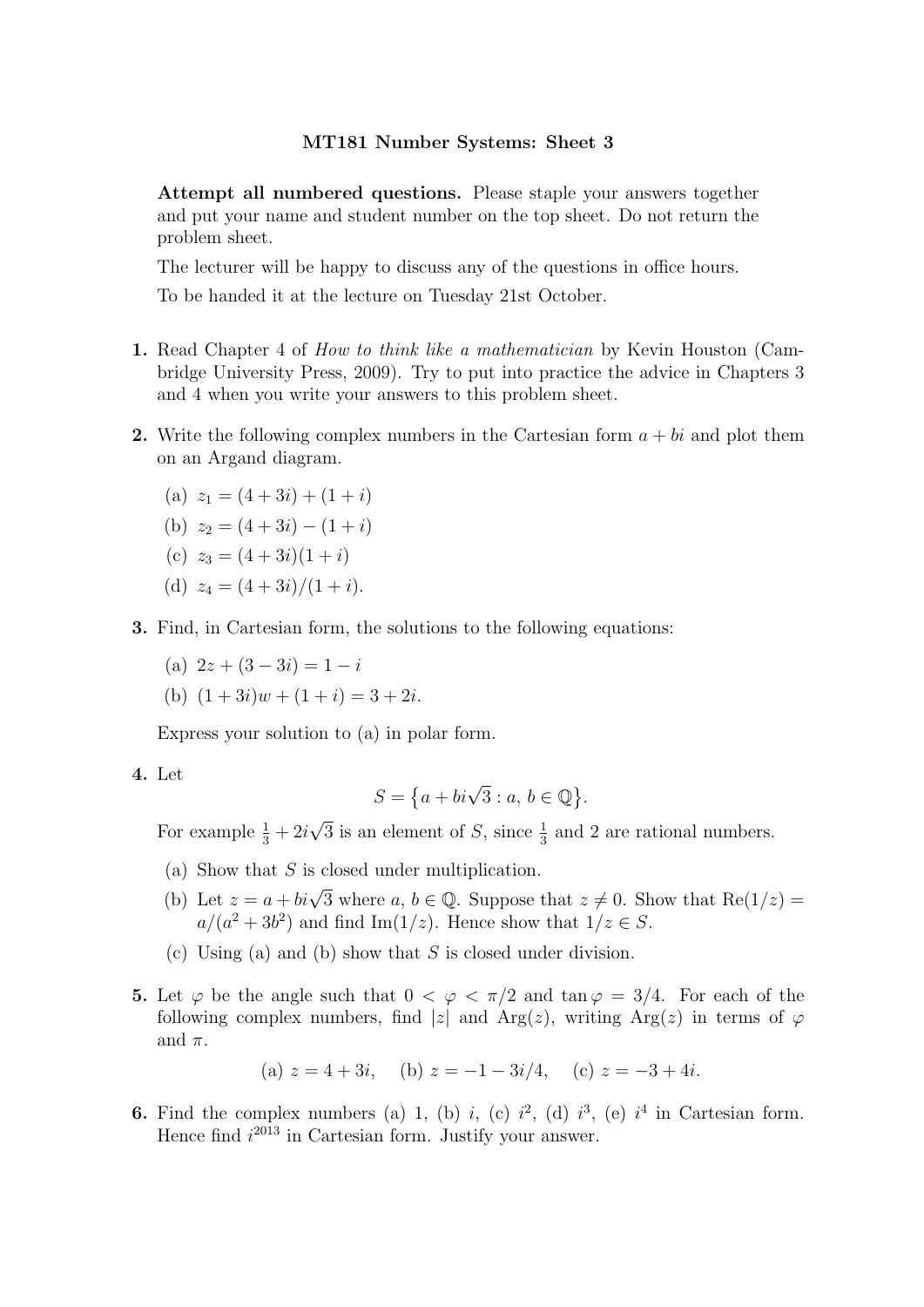Bonus question A: Consider this chain of claimed equalities:

$$
-1 = \sqrt{-1}^2 = \sqrt{-1}\sqrt{-1} = \sqrt{(-1)^2} = \sqrt{1} = 1.
$$

Where is the mistake?

**Bonus question B:** Do there exist irrational real numbers  $x$  and  $y$  such that  $x^y \in \mathbb{Q}$ ? [*Hint:* consider  $x = \sqrt{2}$  $\sqrt{2}$  and  $x^{\sqrt{2}}$ .]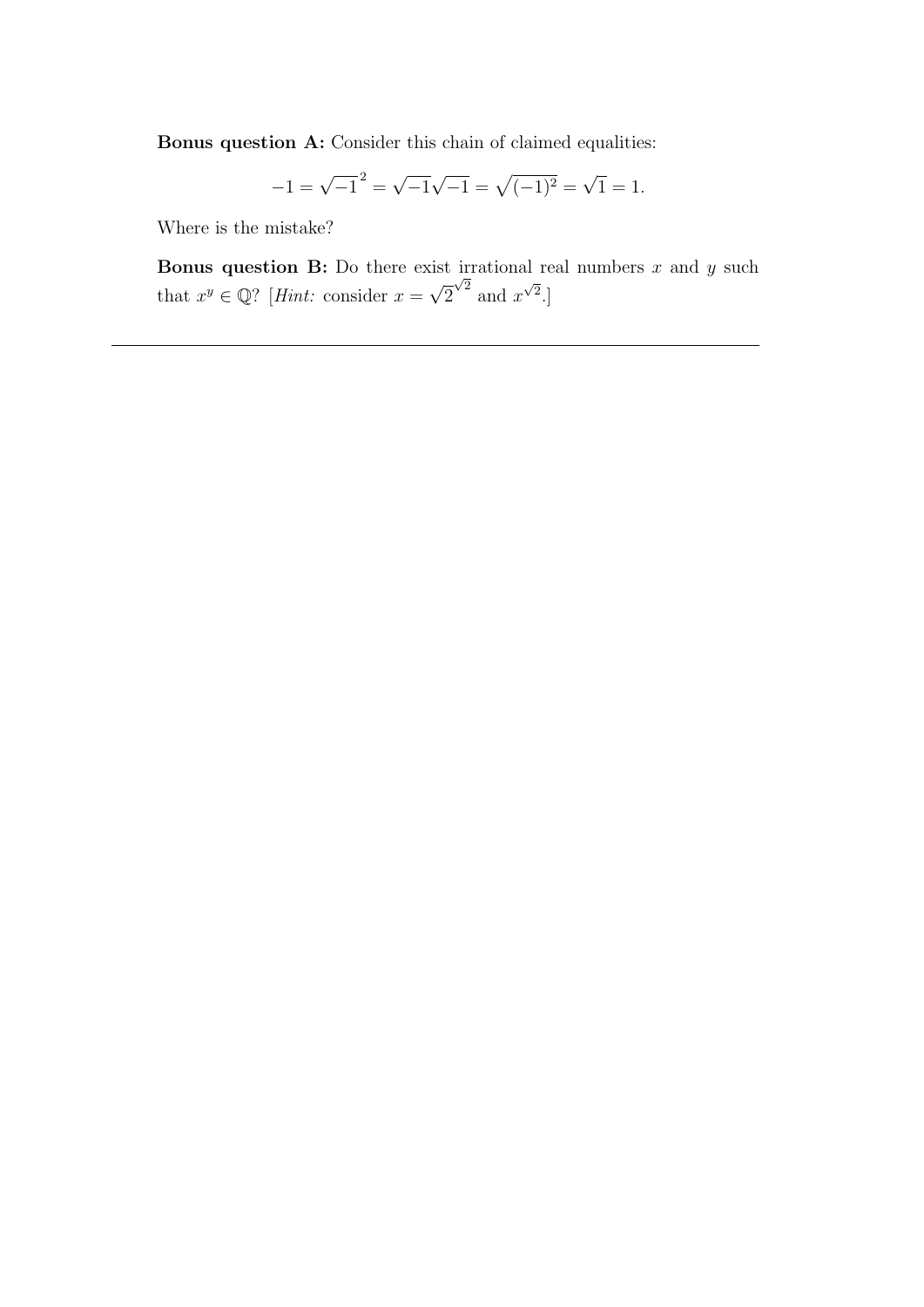Attempt all numbered questions. Please staple your answers together and put your name and student number on the top sheet. Do not return the problem sheet.

The lecturer will be happy to discuss any of the questions in office hours.

To be handed it at the lecture on Tuesday 28th October.

- 1. Read Chapter 5 of *How to think like a mathematician* by Kevin Houston (Cambridge University Press, 2009).
- 2. Write the complex numbers  $z = 2 2i$  and  $w = 4i$  in exponential form.
- **3.** (a) Find all solutions  $z \in \mathbb{C}$  to the equation  $z^6 = 1$  in exponential form.
	- (b) Express each solution in Cartesian form.
	- (c) Plot the solutions on an Argand diagram.
- 4. Let  $C = \{z \in \mathbb{C} : |z 1| = 2\}$ . Let  $D = \{z \in \mathbb{C} : |z + 1| = 2\}$ .
	- (a) Plot C and D on an Argand diagram.  $[Hint: |z-1| = 2 \iff$  the distance between  $z$  and 1 is 2.
	- (b) Express the elements of  $C \cap D$  in Cartesian form.
- 5. The Argand diagram below shows a triangle with vertices at 0,  $r \in \mathbb{R}$  and  $z \in \mathbb{C}$ . Let s be the length of the side with vertices at 0 and z and let  $\theta$  be the marked angle.



- (a) Express the lengths of the other two sides of the triangle in terms of r and z. [*Hint*: for the side from r to z, Question  $4(a)$  has a relevant idea.]
- (b) Show that  $z + \overline{z} = 2s \cos \theta$ . [Hint: what is z in polar form?]
- (c) By expanding  $|z r|^2 = (z r)(z r)$  prove the cosine rule.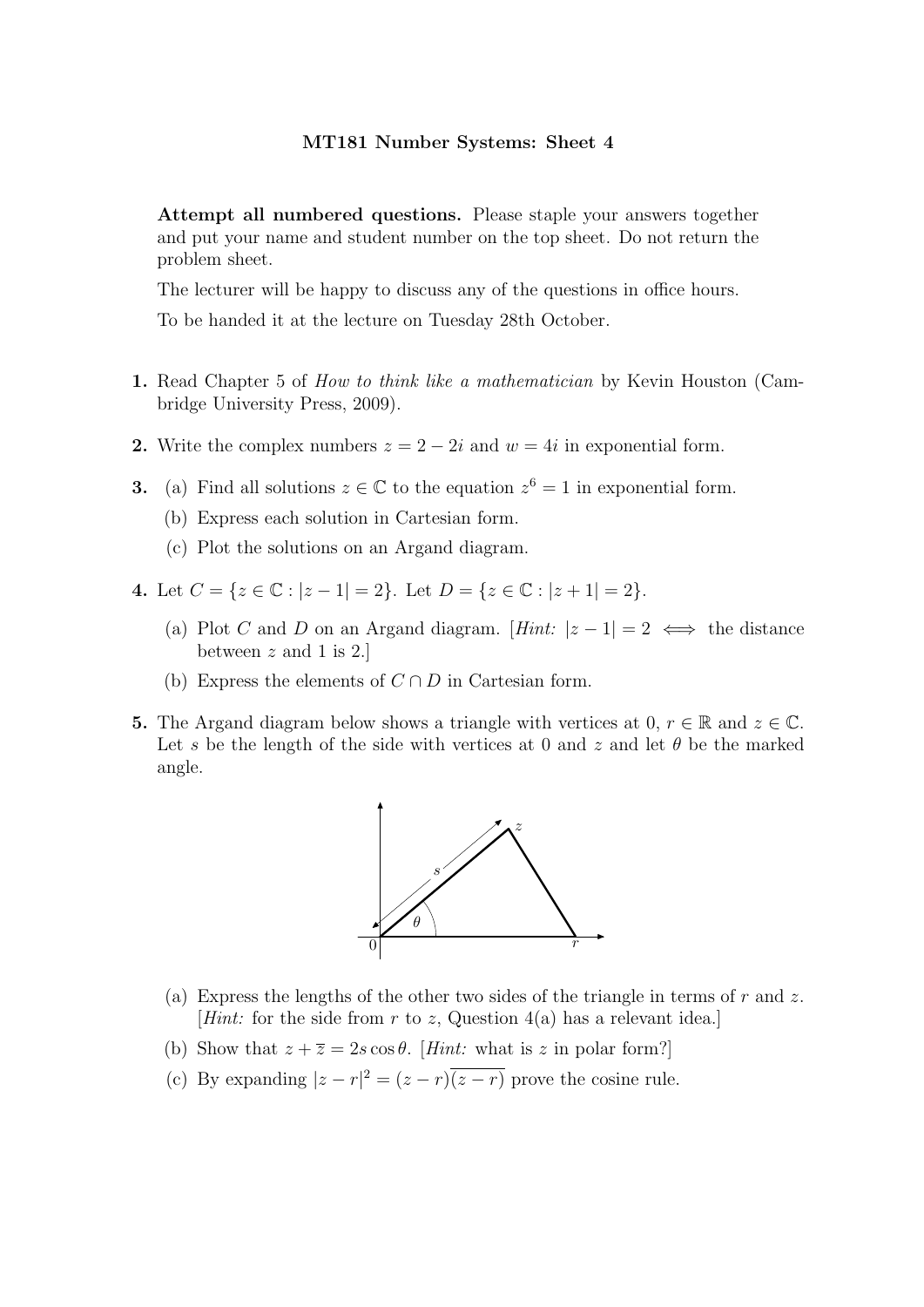6. Let  $a, b, c, d \in \mathbb{R}$ . Let

$$
z = (a + bi)(a - bi)(c + di)(c - di).
$$

- (a) Show that  $z = (a^2 + b^2)(c^2 + d^2)$ .
- (b) By reordering the factors in the product defining  $z$  and then multiplying out, show that  $z = (ac - bd)^2 + (ad + bc)^2$ .
- (c) Given that  $137 = 4^2 + 11^2$  and  $149 = 7^2 + 10^2$ , find *natural numbers* r and s such that

$$
r^2 + s^2 = 137 \times 149.
$$

(d) (Optional.) State and prove a generalization of (c).

Bonus question: You and two of your friends are on your way to a party. At the party, a white or black hat will be put on each person's head. You will be able to see your friends' hats, but not your own.

When the host says 'Go!' you may stay silent, or say either 'White' or 'Black'. Then

- if at least one person speaks, and everyone who speaks says the colour of their own hat, you all get some cake;
- if anyone says the opposite colour to their own hat, or everyone stays silent, there is no cake.

Everyone who speaks must speak at the same time: you may not wait to hear what one of your friends says before deciding whether to speak. You must not speak after the hats are put on, except as permitted above.

Before the hats are put on, you have a few minutes to agree a strategy with your friends. Find a good strategy.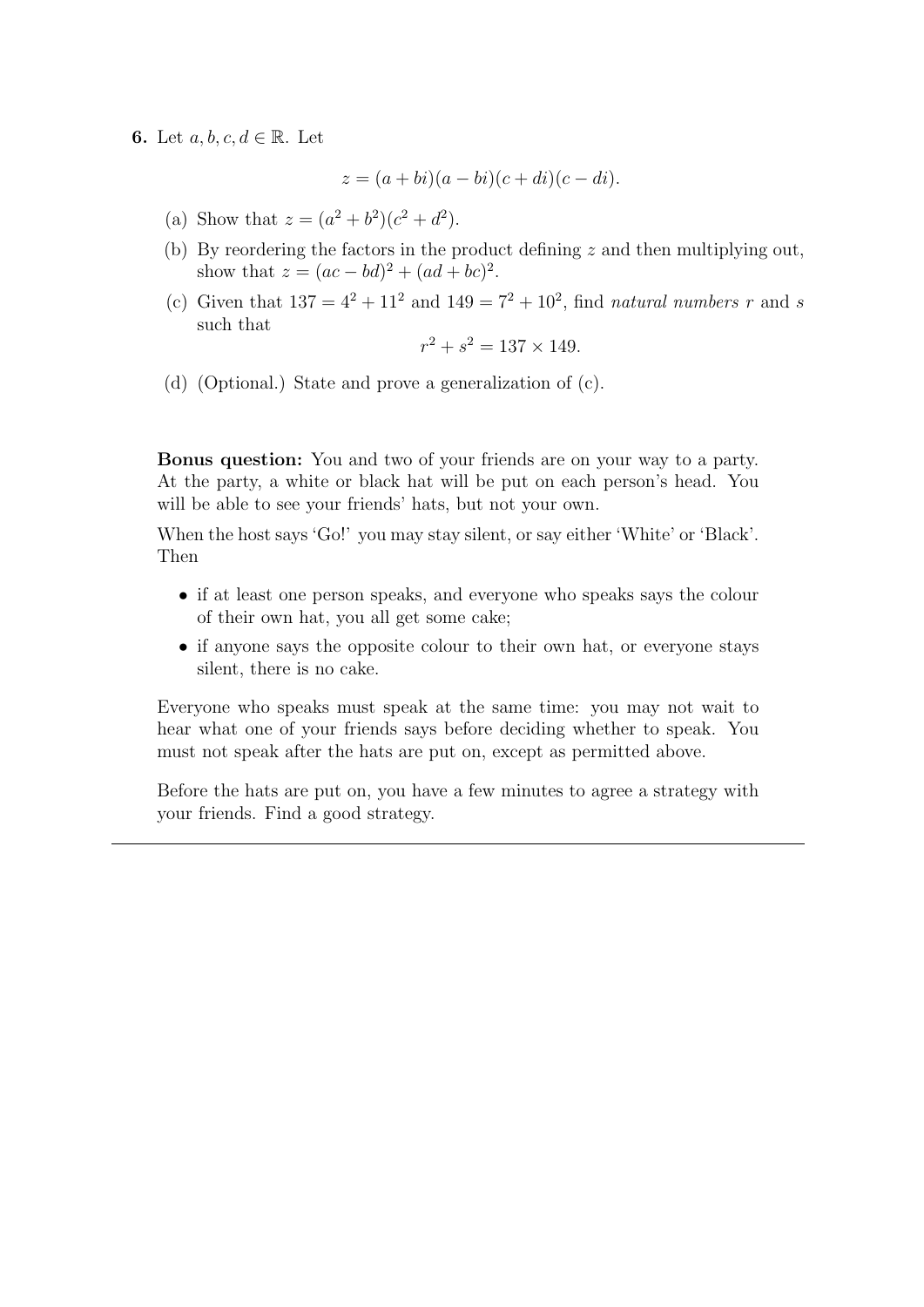Attempt all numbered questions. Please staple your answers together and put your name and student number on the top sheet. Do not return the problem sheet.

The lecturer will be happy to discuss any of the questions in office hours.

To be handed it at the lecture on Tuesday 4th November.

- 1. Read Chapter 24 on induction of *How to think like a mathematician* by Kevin Houston (Cambridge University Press, 2009).
- 2. Find the complex numbers z that satisfy the equation  $z^2 (6 + 2i)z + 8 + 2i = 0$ . Write your solutions in the form  $a + bi$  where  $a, b \in \mathbb{R}$ .
- **3.** Solve the equation  $e^z = 1 + i$ . [Hint: start by writing  $1 + i$  in exponential form. Make sure to give all solutions.]
- 4. We have defined the complex exponential function by  $\exp(a+bi) = e^a(\cos b + i \sin b)$ for a,  $b \in \mathbb{R}$ . For  $w \in \mathbb{C}$ , it was shown in lectures that the equation  $\exp z = w$  has a solution  $\iff w \neq 0$ .
	- (a) Is exp surjective? Justify your answer.
	- (b) Is exp injective? Justify your answer.
	- (c) Let  $L = \{z \in \mathbb{C} : \text{Re } z = 2\}$ . Draw  $\{\exp z : z \in L\}$  on an Argand diagram.
	- (d) Define a subset X of  $\mathbb C$  such that  $\exp : X \to \{w \in \mathbb C : w \neq 0\}$  is bijective.
- **5.** (a) Calculate  $\sum_{k=1}^{n} k^3$  for  $n = 1, 2, 3, 4, 5$ .
	- (b) Conjecture a formula for  $\sum_{k=1}^{n} k^3$ .
	- (c) Prove your formula by induction on  $n$ .

[Hint: to spot the pattern try taking squareroots of the numbers you found in  $(a)$ . You may assume the result in Example 4.3.

- 6. Use the Principle of Mathematical Induction to show that
	- (a)  $4^n + 5$  is a multiple of 3 for all  $n \in \mathbb{N}$ .
	- (b)  $2^n \geq 6n$  for all integers n such that  $n \geq 5$ .
- 7. Let  $n \in \mathbb{N}$  and let  $z \in \mathbb{C}$ .
	- (a) Express  $1 + 2z + 3z^2 + 4z^3 + \cdots + (n+1)z^n$  using Sigma notation.
	- (b) Write  $\sum_{k=0}^{n} 3^k$  using the  $\cdots$  notation.
	- (c) Simplify  $\sum_{j=0}^{n-1} (z+j)^j \sum_{k=1}^{n} (z+k)^k$ .
	- (d) Simplify  $\sum_{j=1}^{n} z^{j} \sum_{j=1}^{n+1} z^{j-1}$ .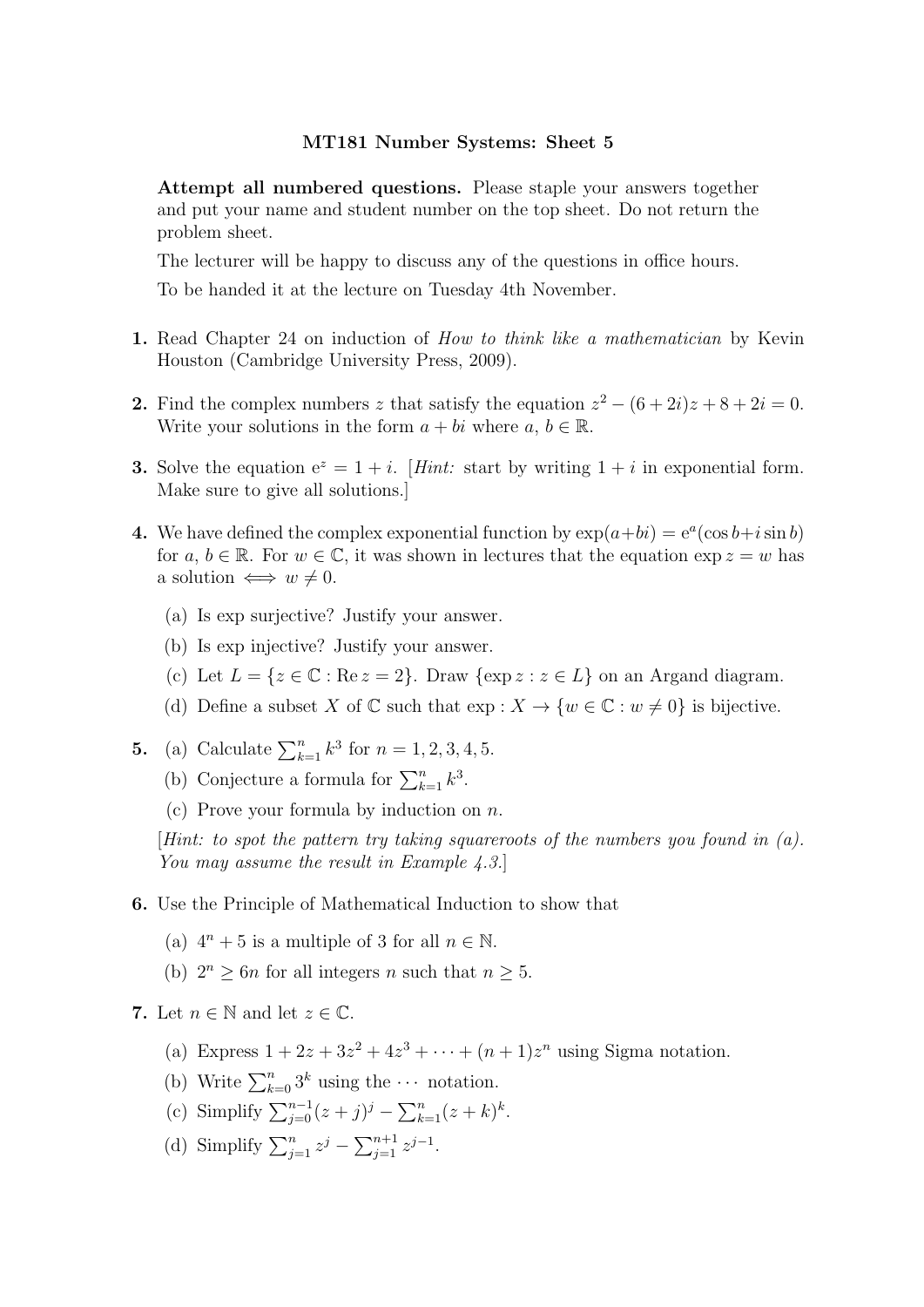**Bonus question 1:** You are given a  $2^n \times 2^n$  board with one square missing. Show that, no matter which square is missing, it is always possible to tile the board with L-shaped pieces, as shown below.



Two example tilings of  $4 \times 4$  boards are shown below.



**Bonus question 2:** Let  $a_n$  be the maximum number of regions that can be formed by taking  $n$  points on the circumference of a circle, and joining them all up by straight lines. (Do not count the region outside the circle.) For example, the diagram below shows that  $a_5 = 16$ .



Find  $a_1, a_2, a_3$  and  $a_4$ . Make a conjecture about the general pattern. Now test your conjecture by finding  $a_6$ .

Make a table showing the differences  $a_n - a_{n-1}$ , then the second differences,  $(a_n - a_{n-1}) - (a_{n-1} - a_{n-2})$ , and so on. Use your table to guess  $a_7$ . It might help to include the value  $a_0 = 1$ .

This problem is like Example 4.2: both show the danger of jumping to conclusions from small cases.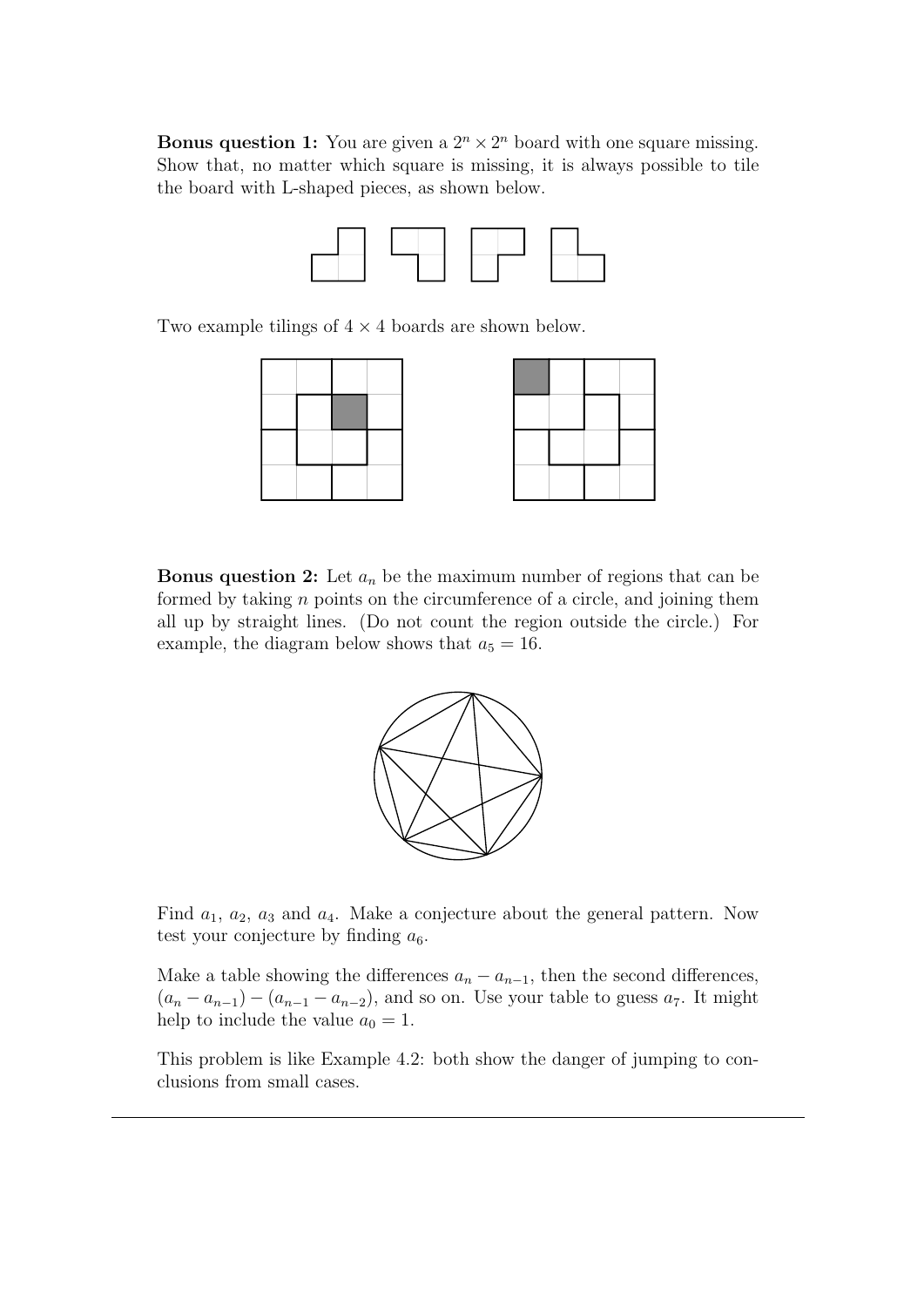Attempt all numbered questions: 6(e) is optional. Please staple your answers together and put your name and student number on the top sheet. Do not return the problem sheet.

The lecturer will be happy to discuss any of the questions in office hours.

To be handed it at the lecture on Tuesday 11th November.

- 1. Read Chapters 15 and 16 of *How to think like a mathematician* by Kevin Houston (Cambridge University Press, 2009).
- **2.** Prove by induction that the minimum number of moves needed to move  $n$  discs from one peg to another in the Towers of Hanoi Problem is  $2<sup>n</sup> - 1$ . [Hint: you may assume the result proved in lectures that  $2<sup>n</sup> - 1$  moves suffice.]
- **3.** Find the quotient and remainder when n is divided by m in each of these cases:

(i) 
$$
n = 42
$$
,  $m = 8$  (ii)  $n = 43$ ,  $m = 8$  (iii)  $n = 8$ ,  $m = 43$  (iv)  $n = -43$ ,  $m = 8$ .

- 4. Let m,  $n \in \mathbb{N}$ . Suppose that when  $m, n \in \mathbb{N}$  are divided by 4 they both have remainder 3. What is the remainder when mn is divided by 4?
- 5. (a) Let n, r and s be natural numbers all greater than 1 such that

$$
n = rs \quad \text{and} \quad r \le s.
$$

By supposing that  $r > \sqrt{n}$  and deriving a contradiction, show that  $r \leq \sqrt{n}$ .

- (b) Deduce that if n is a composite number then n is divisible by a prime p such that  $p \leq \sqrt{n}$ .
- (c) Find the prime factorizations of 1327 and 2662.
- **6.** Define a function  $d : \mathbb{N} \to \mathbb{N}$  so that  $d(n)$  is the number of natural numbers m such that n is divisible by m. For example, 12 is divisible by 1, 2, 3, 4, 6 and 12, so  $d(12) = 6$ .
	- (a) Find  $d(26)$  and  $d(27)$ .
	- (b) Make a table showing  $d(n)$  for each n between 1 and 18.
	- (c) Complete the following proposition  $d(n) = 2 \iff n$  is ...
	- (d) Describe in terms of their prime factorizations, the natural numbers  $n$  such that (i)  $d(n) = 3$  and (ii)  $d(n) = 4$ . [Hint: use  $\iff$  as in (c).]
	- (e)  $(\star)$  Prove your answers to (d) are correct.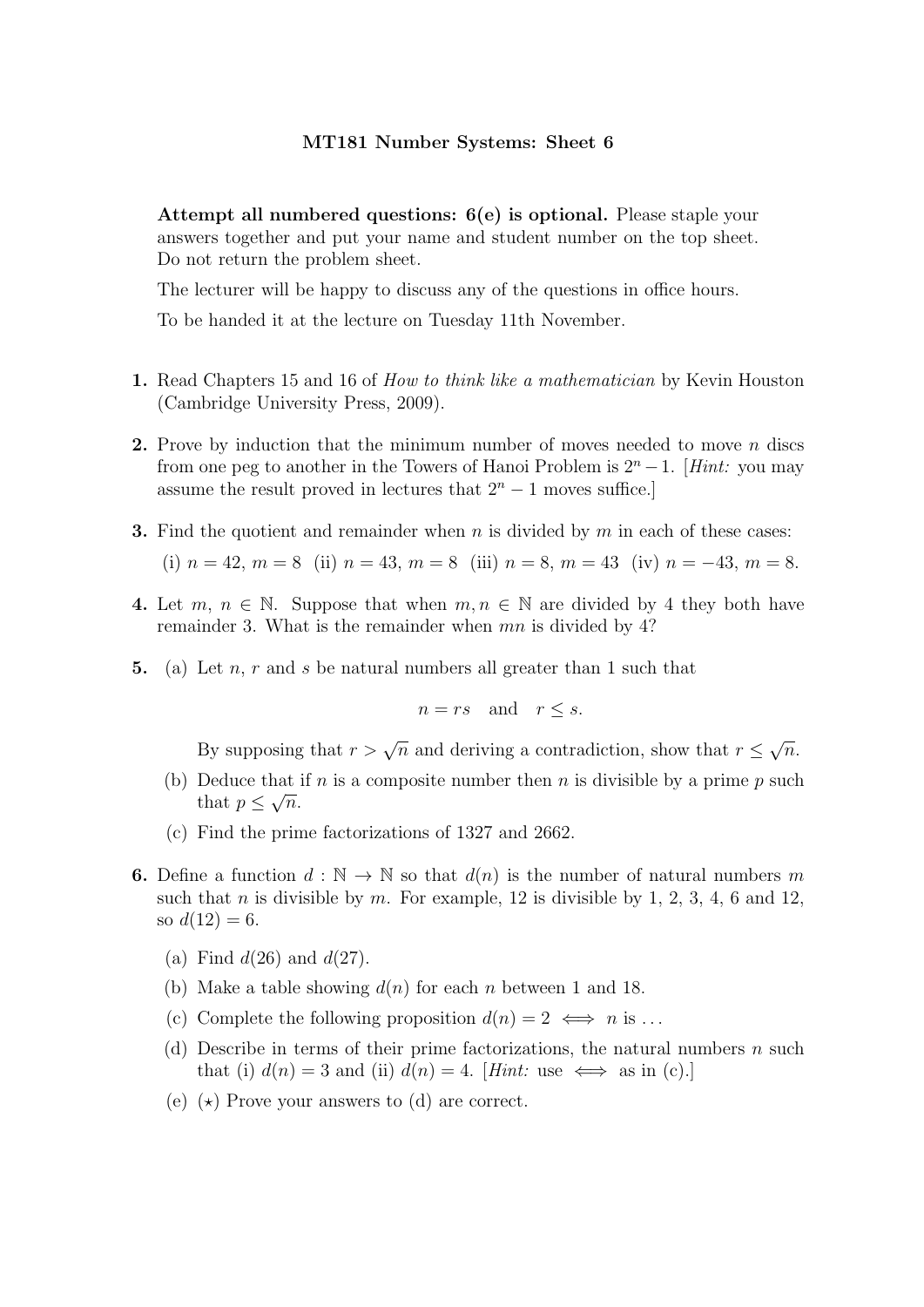- 7. (a) By adapting the proof of Claim 5.10, prove that  $\sqrt[3]{5}$  is irrational.
	- (b) Write down a proposition that generalizes the result proved in (a). [Hint: the end of Chapter 16 of How to think like a mathematician may be helpful.]

Bonus question A: The 100 lights in the main lecture theatre at the University of Erewhon are controlled by a switchboard with switches numbered from 1 to 100. Each morning at 8am, all the switches are set to off. Then

Every even numbered switch is flipped,

Every switch whose number is divisible by 3 is flipped,

Every switch whose number is divisible by 4 is flipped,

Every switch whose number is divisible by 5 is flipped,

. . . . . . . . . . . . . . . . . . . . . . . . . . . . . .

Every switch whose number is divisible by 100 is flipped.

The process is completed by 8.59am. Which lights are on during the 9am lecture?

**Bonus question B:** Is there a polynomial  $f(x)$  with coefficients in the integers such that  $f(a) = b$ ,  $f(b) = c$  and  $f(c) = a$  for distinct  $a, b, c \in \mathbb{N}$ ? (For a hint, see page 162 of Liebeck, A concise introduction to pure mathematics.)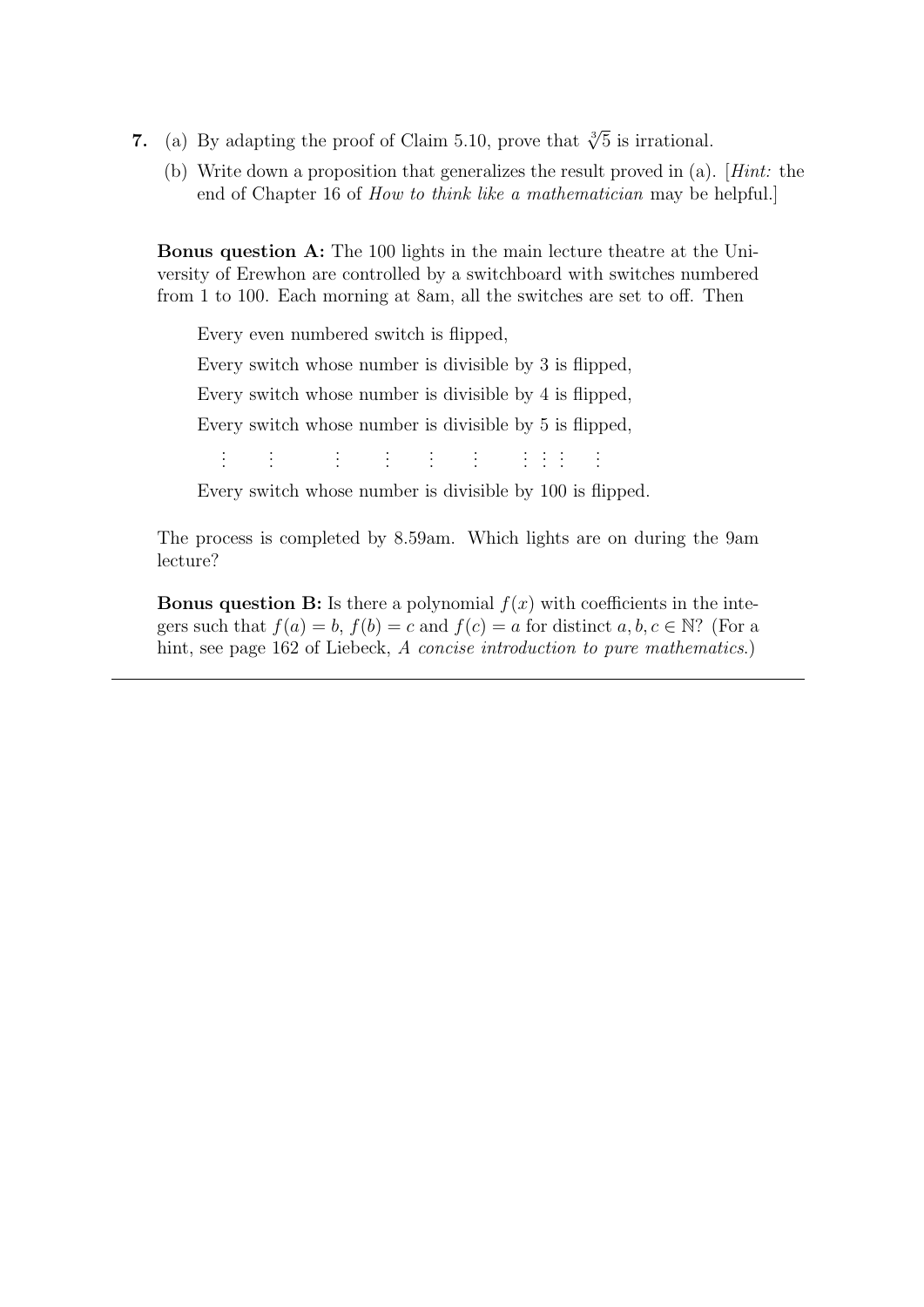Attempt all the numbered questions. Please staple your answers together and put your name and student number on the top sheet. Do not return the problem sheet.

The lecturer will be happy to discuss any of the questions in office hours.

To be handed it at the lecture on Tuesday 18th November.

- 1. Read Chapters 6 and 7 of How to think like a mathematician by Kevin Houston (Cambridge University Press, 2009).
- 2. A proposition is said to be a *tautology* if it is always true. Which of the following are tautologies? Justify your answers.
	- (a)  $(P \implies Q) \iff (\neg P \lor Q)$ , (b)  $\neg (P \land Q) \iff \neg P \land \neg Q$ ,  $(c) \neg (P \land Q) \iff \neg P \lor \neg Q$ , (d)  $(P \implies Q) \implies (Q \implies P)$ , (e)  $(P \Longrightarrow Q) \Longrightarrow R) \Longrightarrow (Q \Longrightarrow R),$ (f)  $((P \Longrightarrow Q) \land (Q \Longrightarrow R)) \Longrightarrow (P \Longrightarrow R)$ .

[Hint: You can use truth tables, or argue directly, as you prefer. The direct proofs are usually shorter. If you use truth tables you will need eight rows for (e) and (f).]

- **3.** Let X, Y and Z be sets and let  $f : X \to Y$  and  $q : Y \to Z$  be functions. Decide whether the following propositions are true or false. Justify your answers with a proof or an explicit counterexample, as appropriate.
	- (a) (f injective  $\land$  q injective)  $\implies$  q f injective.
	- (b) gf injective  $\implies$  (f injective  $\land$  g injective).
- 4. One day you meet three people, A, B and C. You know that one is a Knight, who always tell the truth, one is a Knave, who always lies, and the other is a  $Spy$ , who answers as he sees fit. You hear the following.

A says to B: 'I have heard you lie today'

B says to C: 'You are a knight'

C says to A: 'I have heard you tell the truth today'

State the identity of each person. [Hint: you could try all possibilities but there are faster arguments.]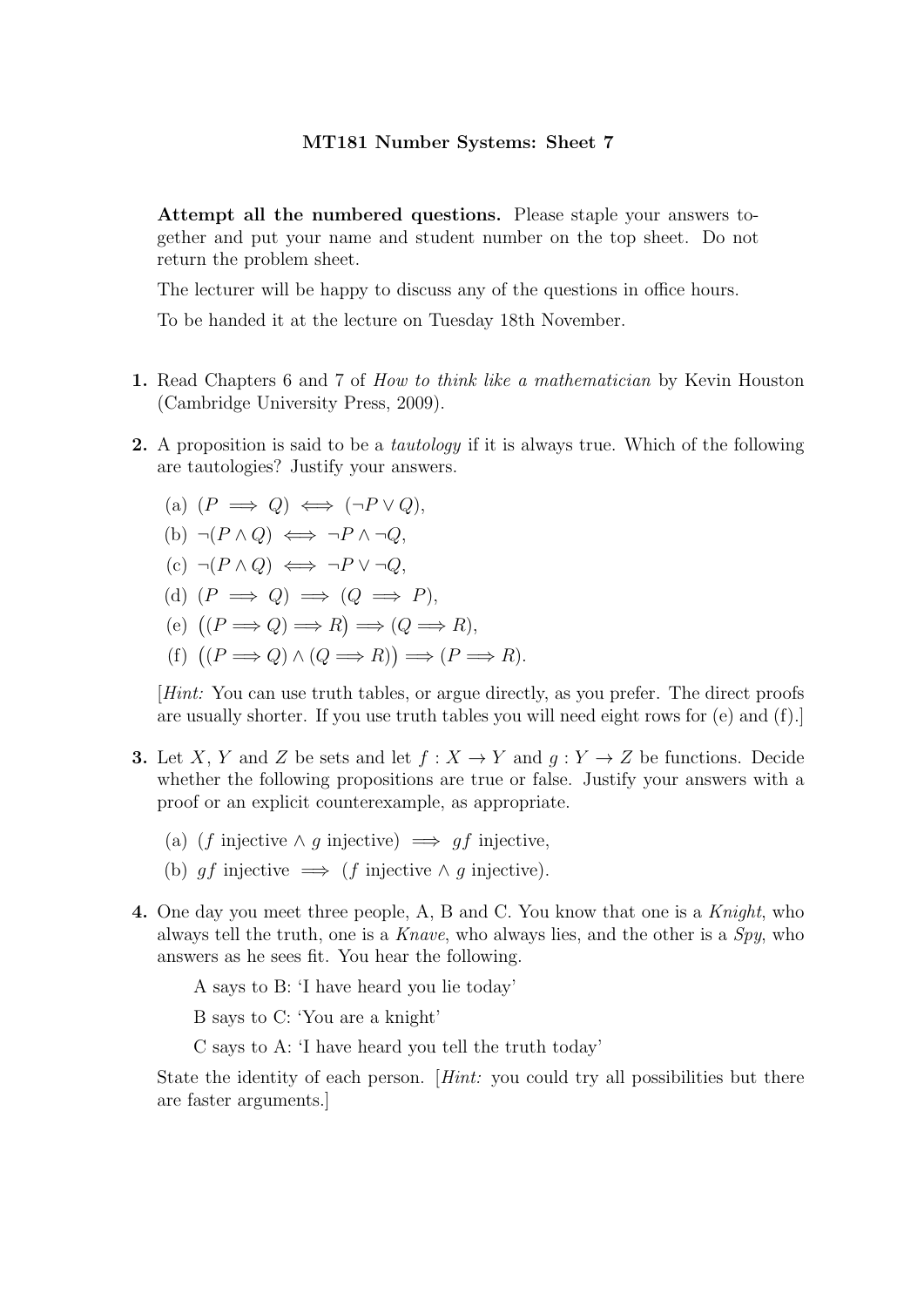5. There are eight truth tables of the form below, where each of the starred entries is either true or false. (For example, one has entries T, T, T, F read from top to bottom, another has entries F, T, T, F, and so on.)

| Ρ                         | $\cal Q$                  |          |
|---------------------------|---------------------------|----------|
| T                         | Τ                         | $^\star$ |
| T                         | $\boldsymbol{\mathrm{F}}$ | $^\star$ |
| $\boldsymbol{\mathrm{F}}$ | $\mathbf T$               | $^\star$ |
| F                         | $\mathbf{F}$              | F        |

For each such table, write down a proposition having that truth table. Use only parentheses and the symbols  $P, Q, V, \wedge$  and  $\neg$ . (You need not use both propositions. You need not use all symbols.)

6. In the language of Erewhon, the words for Yes and No are Bal and Da, but you do not know which way round they are. So either Bal means Yes and Da means No, or Bal means No and Da means Yes.

You see two people, one of whom is a Knight and the other a Knave, as defined in Question 4. Again you do not know which is which.

- (a) Complete the table below showing the answers to the questions
	- Q: Does Bal mean Yes?
	- R: Does Bal mean No?

| Bal means | Person asked |     |    |
|-----------|--------------|-----|----|
| Yes       | Knight       | Bal | Da |
| Nο        | Knight       |     |    |
| Yes       | Knave        |     |    |
| Νο        | Knave        |     |    |

- (b) Give a single question whose answer will determine which person is the Knight. [Hint: use (a).]
- (c) Give a single question whose answer will determine the meaning of Bal. (Do not assume you know which person is a Knight.) [Hint: find a question to which the Knight and Knave will give the same answer.]
- (d)  $\star$  Optional) There are two paths, one leading to the marsh, the other to the beach. What single question can you ask that will determine which path leads to the beach? (For a simpler problem, suppose you know the meaning of Bal, or which person is a Knight.)

Based on Chapter 11 of Raymond Smullyan, What is the name of this book?, Penguin 1978.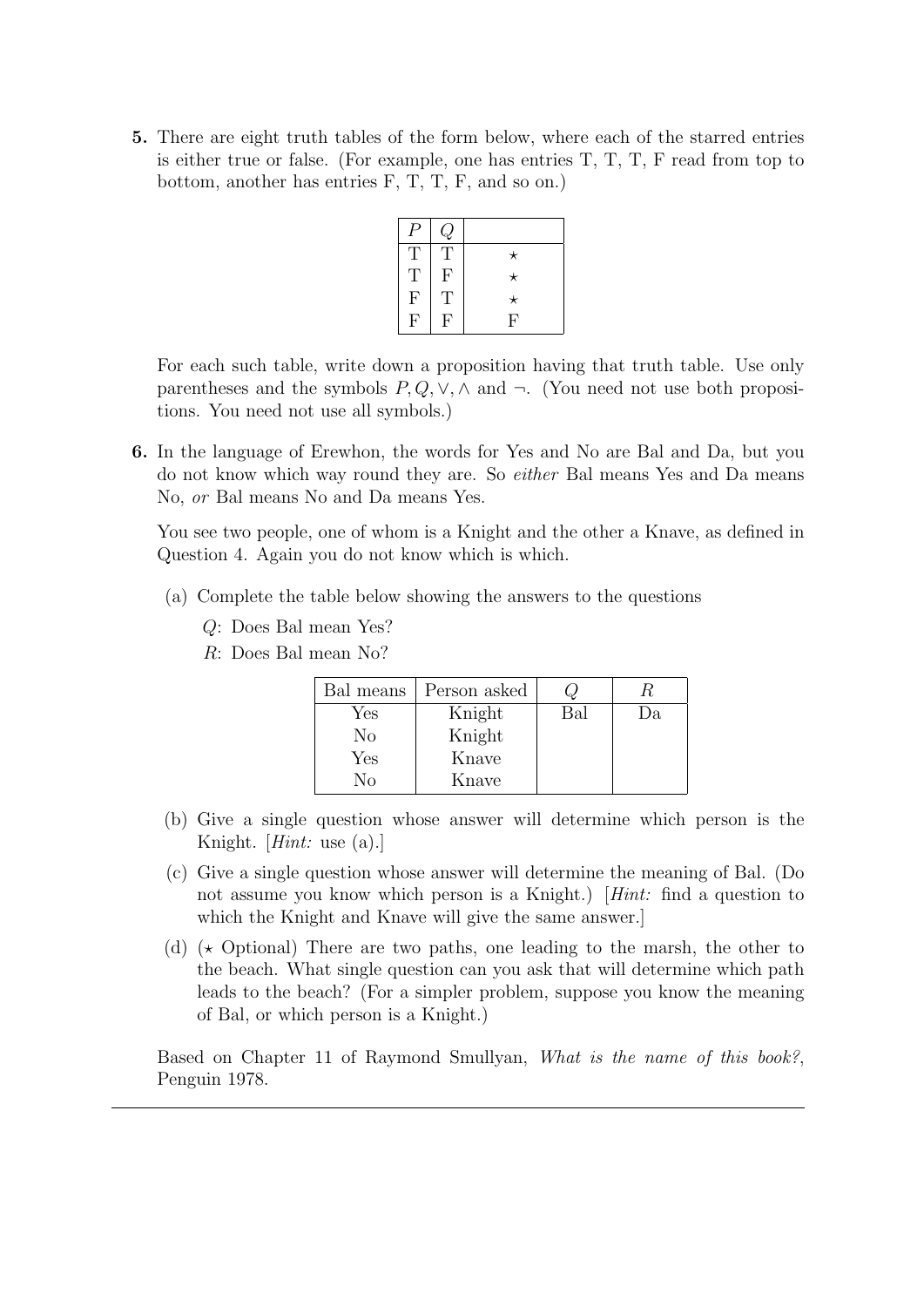Attempt questions 1 to 6. Please staple your answers together and put your name and student number on the top sheet. Do not return the problem sheet.

The lecturer will be happy to discuss any of the questions in office hours.

To be handed it at the lecture on Tuesday 25th November.

- 1. Read Chapters 10 and 11 on quantifiers of *How to think like a mathematician* by Kevin Houston (Cambridge University Press, 2009).
- 2. State the truth value (true or false) of each of the following propositions.
	- (i)  $\{1, 2\}$  is an element of  $\{\{1, 2\}, 2, 3\},\$
	- (ii)  $\{1, 2\}$  is a subset of  $\{\{1, 2\}, 2, 3\},\$
	- (iii)  $\{4,5\}$  is a subset of  $\bigl\{\{4,5\},4,5,6\bigr\}$
	- (iv)  $|\{(1,2),2,3\}|=4,$
	- (v)  $|\{(4,5\},4,5,6\}|=4.$
- 3. Show that the proposition below is false:

$$
(\forall a \in \mathbb{R})(\forall b \in \mathbb{R})(e^{a+bi} = 2i \implies a = \ln 2 \text{ and } b = \pi/2).
$$

Rewrite the part of the proposition following  $\Rightarrow$  so that the proposition is correct. [Hint: you will need the quantifier  $\exists n \in \mathbb{Z}$ . Misprinted as  $\exists n \in \mathbb{N}$ , corrected in lecture on Friday 21st November.]

- 4. (a) Let Q be the proposition  $(\forall m \in \mathbb{N})(\exists n \in \mathbb{N})(n$  is divisible by m).
	- (i) Find a proposition logically equivalent to  $\neg Q$  that starts ( $\exists m \in \mathbb{N}$ ).
	- (ii) Is Q true? Explain your answer.
	- (b) Let R be the proposition  $(\exists n \in \mathbb{N})(\forall m \in \mathbb{N})(n$  is divisible by m).
		- (i) Find a proposition logically equivalent to  $\neg R$  that starts ( $\forall n \in \mathbb{N}$ ).
		- (ii) Is  $R$  true? Explain your answer.
- **5.** Let  $U = \{1, 2, ..., 2014\}$ . Define subsets X, Y, Z of U by

$$
X = \{n \in U : n \text{ is even}\}\
$$
  

$$
Y = \{n \in U : n \text{ is divisible by 3}\}\
$$
  

$$
Z = \{n \in U : n \text{ is divisible by 5}\}\
$$

- (a) Show that if  $m \in \mathbb{N}$  then the number of elements of U that are divisible by m is  $\lfloor 2014/m \rfloor$ , where  $\lfloor \cdot \rfloor$  is the floor function first seen in Question 3 of Sheet 2.
- (b) By applying the Principle of Inclusion and Exclusion to the sets  $X, Y$  and  $Z$ , find the number of elements of U that are not divisible by any of 2, 3 or 5.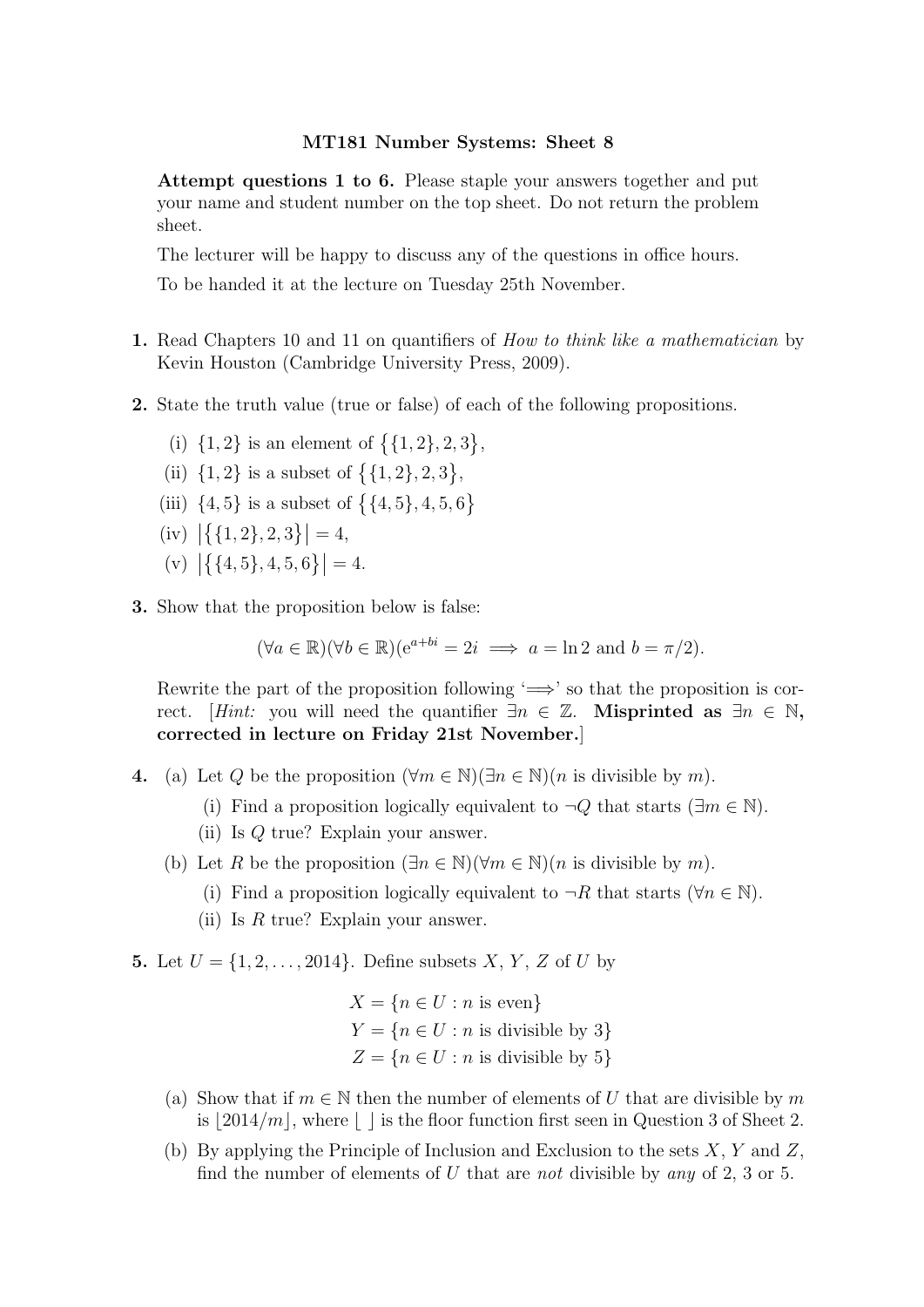- 6. (a) How many functions  $f: \{1,2,3,4\} \rightarrow \{0,1\}$  are there? [Hint: how many choices are there for  $f(1)$ ? How many choices are there for  $f(2)$ ? ...
	- (b) Why is the answer to (a) the same as the number of subsets of  $\{1, 2, 3, 4\}$ ?
	- (c) How many surjective functions  $f: \{1, 2, 3, 4\} \rightarrow \{0, 1\}$  are there?
	- (d) Is there an injective function  $f: \{1, 2, 3, 4\} \rightarrow \{0, 1\}$ ? Justify your answer.
	- (e) Write down a generalization of (a).

Bonus question: Six pirates have secured their treasure chest with padlocks, labelled A, B, C, and so on. The chest can only be opened when every single padlock has been unlocked. Each pirate has keys to a subset of the padlocks; for example, one might have keys to padlocks A, C, D, another might have keys to padlocks  $B, D, E$ , and so on. The distribution of keys is arranged so that the box can be opened if and only if at least four pirates are present.

The pirates wish to arrive at this situation using as few padlocks as possible. How many padlocks are there on their treasure chest?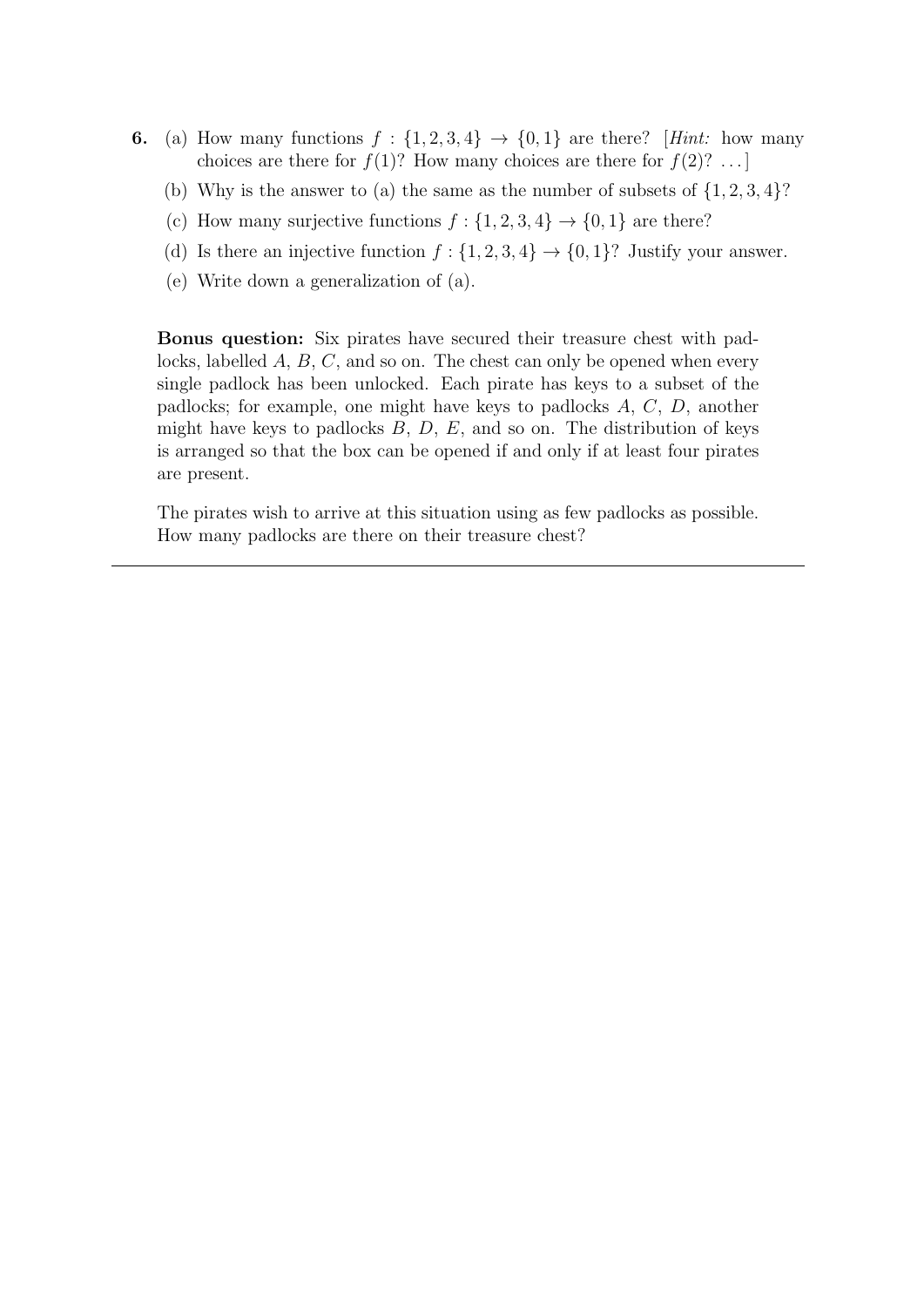Attempt questions 1 to 6. Question 7 is optional but recommended for revision on functions. Please staple your answers together and put your name and student number on the top sheet. Do not return the problem sheet.

The lecturer will be happy to discuss any of the questions in office hours.

To be handed it at the lecture on Tuesday 2nd December.

1. Read Chapter 29 on modular arithmetic of *How to think like a mathematician* by Kevin Houston (Cambridge University Press, 2009).

Houston uses the word 'equivalent' rather than 'congruent', but otherwise his definitions and notation are the same as in lectures.

- 2. (a) Make a table showing the remainder of  $2^n$  on division by 11 for  $n =$ 0, 1, 2, . . . , 11, 12. [Hint: if  $2^n \equiv r \mod 11$  then  $2^{n+1} \equiv 2r \mod 11$ .]
	- (b) Find 2<sup>2014</sup> mod 11.
	- (c) Find all solutions  $n \in \mathbb{N}$  to the equation  $2^n \equiv 9 \mod 11$ .
- **3.** (a) Find an integer n such that  $0 \le n < 5$  and  $n \equiv 2013 \mod 5$ .
	- (b) Find an integer n such that  $-5 \le n < 0$  and  $n \equiv 2013 \mod 5$ .
	- (c) Find all integers k such that  $2k \equiv 1 \mod 5$ .
	- (d) Does the congruence  $3n \equiv 7 \mod 9$  have a solution with  $n \in \mathbb{Z}$ ? Justify your answer.
- 4. The square code is defined after Example 8.9 to be

 $\{(u_1, u_2, u_3, u_4, u_1 + u_2, u_3 + u_4, u_1 + u_3, u_2 + u_4) : u_1, u_2, u_3, u_4 \in \{0, 1\}\}$ 

where the addition is done mod 2, as in Example 8.9(c). For example  $0 + 1 = 1$ and  $1 + 1 = 0$ . The elements of the square code are called *codewords*.

- (a) How many codewords are there in the square code?
- (b) Suppose that Alice sends 11000011 and Bob receives 01000011. Bob represents 01000011 by the square

$$
\begin{array}{c|c|c}\n0 & 1 & 0 \\
\hline\n0 & 0 & 0 \\
\hline\n1 & 1 & \n\end{array}
$$

- (i) Explain why Bob knows that an error has occurred.
- (ii) Suppose Bob assumes that exactly one error has occurred. Explain how Bob can deduce that Alice sent 11000011.
- (c) Suppose you receive 00100110, 01001100 and 01101110. In each case decide which codeword in the square code was most probably sent.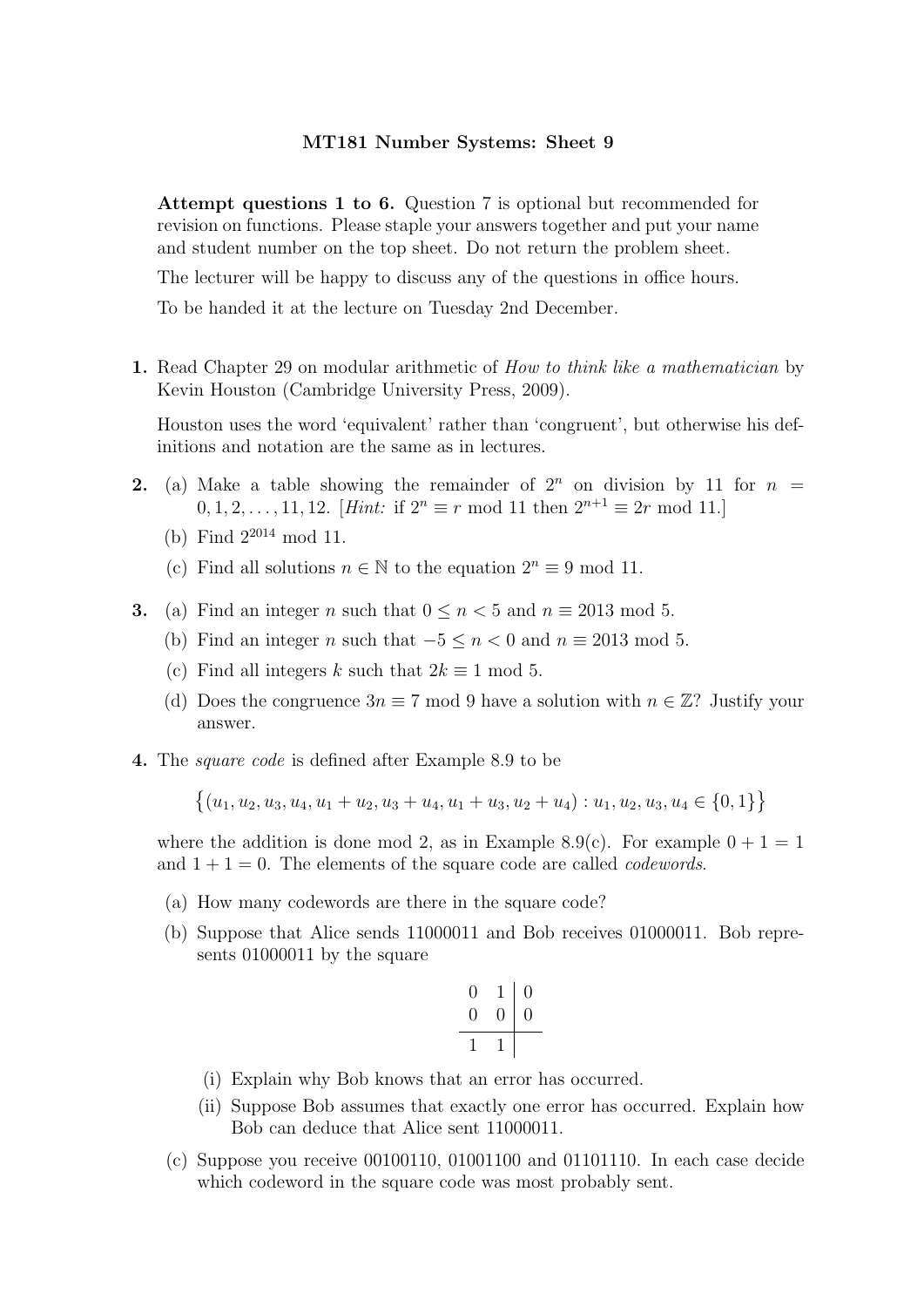- 5. (a) Use Euclid's algorithm to find the greatest common divisor of 170 and 2921.
	- (b) Determine  $s, t \in \mathbb{Z}$  such that  $170s + 2921t = 1$ .
	- (c) Find all  $x \in \mathbb{Z}$  such that  $170x \equiv 15 \mod 2921$ .
- 6. Set a question on functions (see Section 2) in the style of previous compulsory problem sheet questions.

Please give the answers to any numerical parts. A full model solution is not required, but you may supply one if you wish. State briefly how hard you think your question is.

- 7. (a) Let  $f : X \to Y$  be a function. What does it mean to say that f is injective?
	- (b) Let  $f: \{x \in \mathbb{R} : x \ge 0\} \to \{x \in \mathbb{R} : x \ge 1\}$  be the function defined by  $f(x) = (x+1)^3$ .
		- (i) What is the domain of  $f$ ? What is the codomain of  $f$ ?
		- (ii) Show that  $f$  is injective. [Hint: A good start to your answer would be 'Suppose that  $x, x' \in [0, \infty)$ . Then

$$
f(x) = f(x') \implies (x+1)^3 = (x'+1)^3 \implies \dots'.
$$

- (iii) Show that  $f$  is surjective.
- (iv) What are the domain and codomain of the inverse function  $f^{-1}$ ?
- (v) Find a formula for  $f^{-1}(y)$  where y is in the domain of  $f^{-1}$ .

Bonus question A: find the number of zeros at the end of 2014!.

**Bonus question B:** a sequence  $a_1, a_2, a_3, \ldots$  satisfies the following conditions: (i)  $a_n \in \mathbb{N}$  for all  $n \in \mathbb{N}$ , (ii)  $a_m < a_n$  if  $m < n$  and (iii)  $a_{a_n} = 3n$  for all  $n \in \mathbb{N}$ . Find  $a_{2014}$ .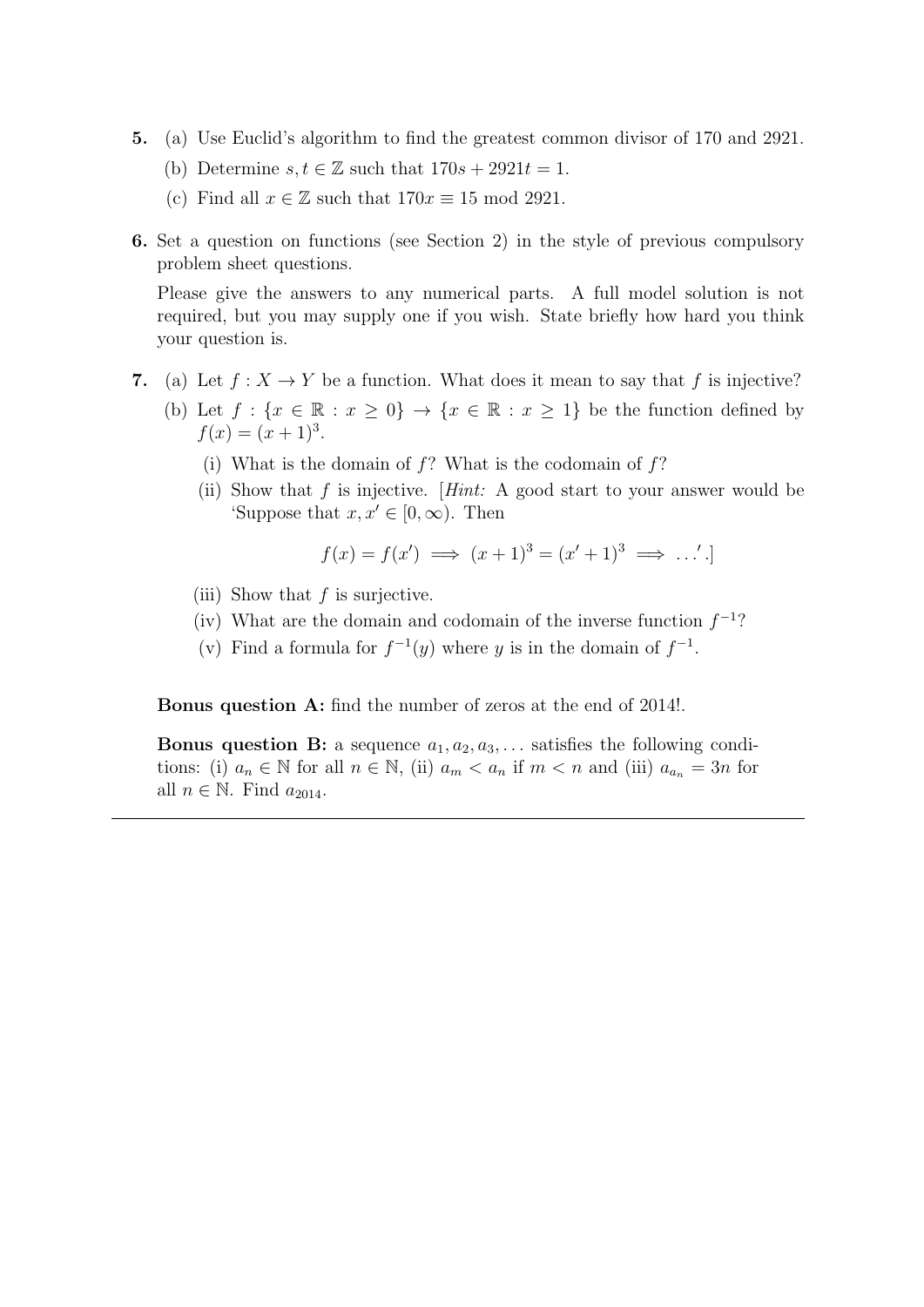#### Attempt all numbered questions.

The lecturer will be happy to discuss any of the questions in office hours.

Answers to the first four questions will appear on Moodle on December 9th, and the rest will appear on December 13th. You can get help with this problem sheet in workshops and office hours as usual.

- 1. Read Chapter 31 on equivalence relations of *How to think like a mathematician* by Kevin Houston (Cambridge University Press, 2009).
- **2.** The four diagrams below show relations on the set  $\{1, 2, 3\}$ : an arrow is drawn from x to y if and only if  $x \sim y$ . A loop is drawn on x if and only if  $x \sim x$ .



- (a) For each relation state whether it is (i) reflexive, (ii) symmetric, and (iii) transitive. Justify your answers briefly.
- (b) Define four further relations on the set  $\{1, 2, 3\}$  that have each of the four remaining combinations of the properties reflexive, symmetric and transitive.
- 3. Define a relation  $\sim$  on  $\mathbb{C}$  by

$$
z \sim w \Longleftrightarrow |z| = |w|.
$$

- (a) Prove that  $\sim$  is an equivalence relation.
- (b) Draw the equivalence classes [2i],  $[e^{i\pi/3}]$  and [0] on an Argand diagram.
- 4. The following argument claims to show that if  $\sim$  is a relation on a set X that is symmetric and transitive then ∼ must be reflexive.

'Given  $x \in X$  choose  $y \in X$  such that  $x \sim y$ . By symmetry  $y \sim x$ . Hence  $x \sim y$  and  $y \sim x$ , so by transitivity  $x \sim x$ . Thus  $\sim$  is reflexive.'

Where is the flaw in this argument? [*Hint:* Question  $2(a)$  is relevant.]

5. Find the multiplicative inverses of [10] and [14] in  $\mathbb{Z}_{37}$ .